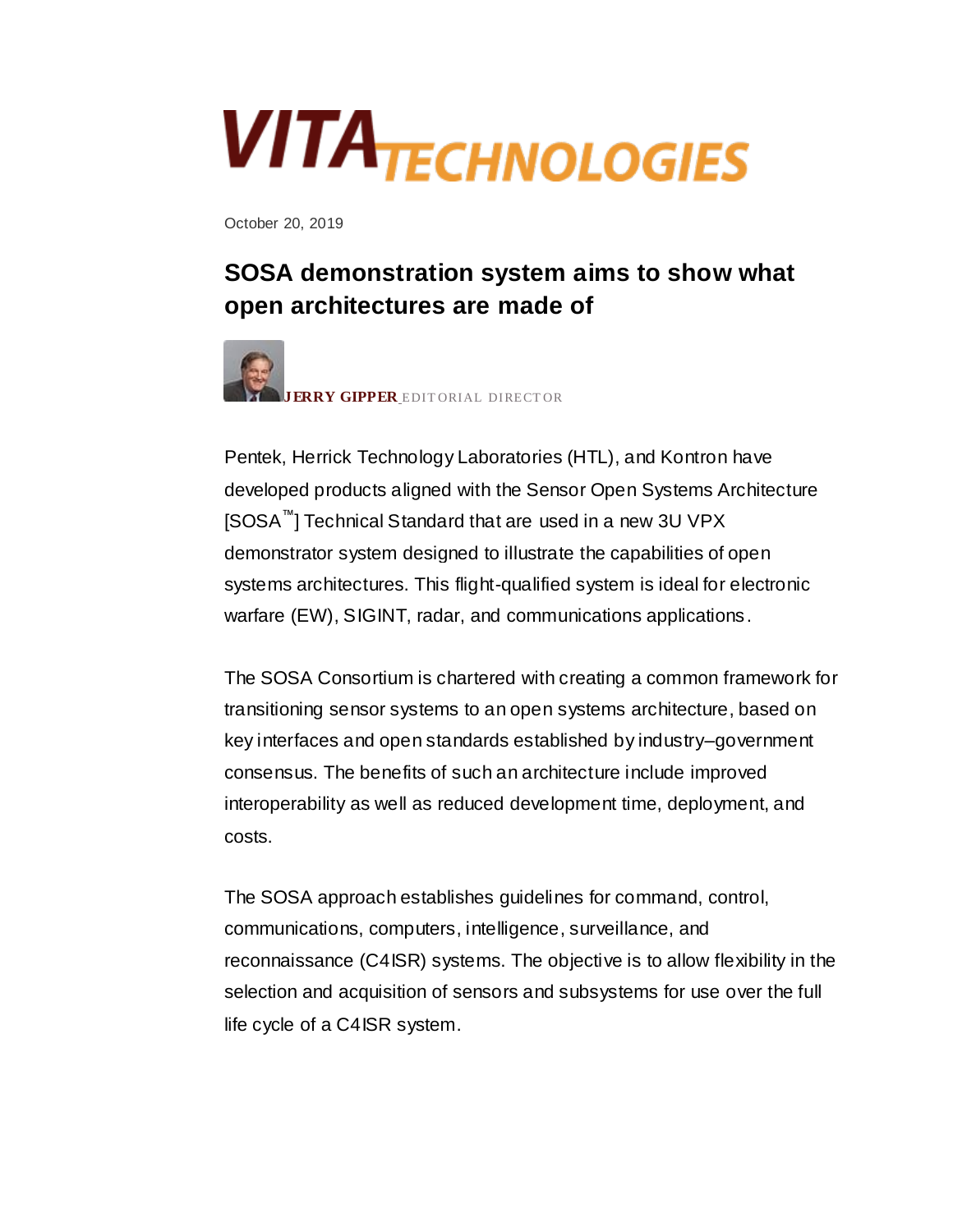The demonstrator system – in an HTL HTLv-C-19 chassis with 16 payload slots and three power-supply slots – includes two slots with Kontron VX305C 40G SBCs with 12-core Xeon D processors and Pentek 71813 data-converter XMC modules with Xilinx Kintex Ultrascale FPGAs; eight RF/payload slots; one slot with a Herrick PNTRv PNT reference module with radial clock; two slots with 40/100 Gigabit Ethernet switches; two slots with PC le Gen 4 and 1/10 Gigabit Ethernet switches; and three 100-watt power supply slots. (Figure 1.)

The system-level interfaces are also aligned with the SOSA Technical Standard to maximize the chassis-level interoperability. The HTLv-C-19 chassis is designed to the VITA 48.2 VPX REDI conduction-cooling standard for rugged environments.



**Figure 1** | Pentek/SOSA Collaborative Demonstration System. Source: Pentek, Inc.

"The Jade Model 71813 directly addresses I/O needs called out in the emerging SOSA standards," said Paul Mesibov, Pentek's chief technical officer and SOSA standard contributor.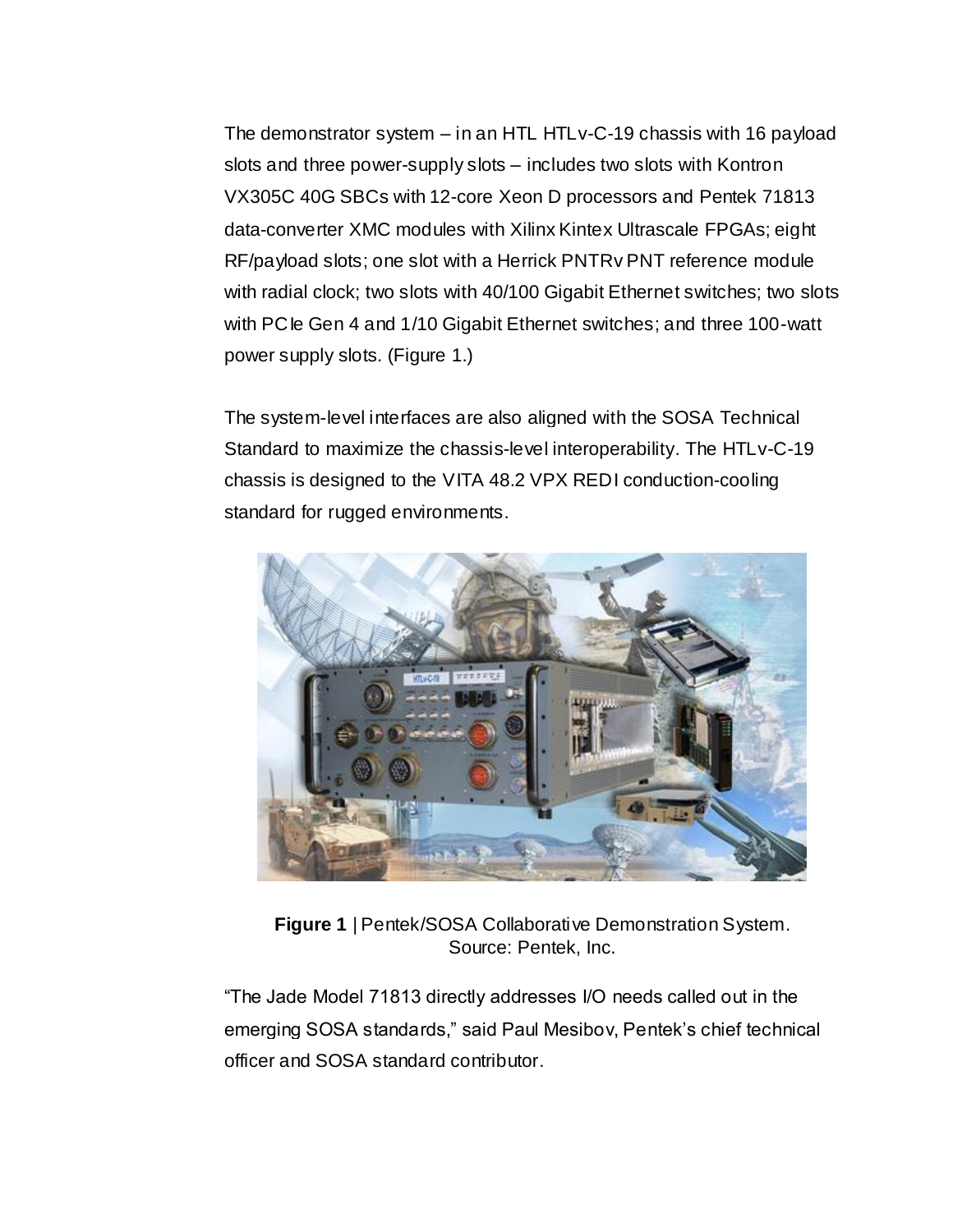"Herrick Technology Laboratories and another major U.S. system integrator have received shipments of this Kontron SBC for U.S. defense community applications," said Mark Littlefield, Kontron's vertical product manager for defense and a SOSA standard contributor. "Herrick is integrating the VX305C-40G SBC with a Model 71813 XMC board from Pentek, which will provide customizable I/O signal status and control for their new SOSA C4ISR demonstrator system for the U.S. Army."

Acie Vickers, CEO and president of HTL, says "By providing key components for this design, Kontron and Pentek are helping to deliver on the open systems architecture promise of faster and simplified technology updates for defense sensor platforms."

## **Open architecture modules**

The following modules are designed to support the open systems architecture of the SOSA approach:

- The Herrick Technology Laboratories HTLv-1 and HTLv-2 are 3U OpenVPX quad- and dual-channel HF/VHF/UHF software-defined radio (SDR) transceiver modules designed to support various missions.
- The Kontron VX305C-40G 3U VPX single-board computer uses a 12-core Intel Xeon D processor, with 40 Gigabit Ethernet data plane (40GBASE-KR4), a four-lane PCI Express 3.0 expansion plane, dual 10 Gigabit Ethernet control plane (10GBASE-KR), and a rich assortment of user I/O including SAT III, USB (2 and 3), serial links, video (HDMI, with DisplayPort available in 2019), GPIO, and an XMC site with backplane user mapping.
- The Pentek Model 71813 features 28 pairs of LVDS digital VO to meet the requirements of emerging standards from the SOSA Consortium.

## **What's to come**